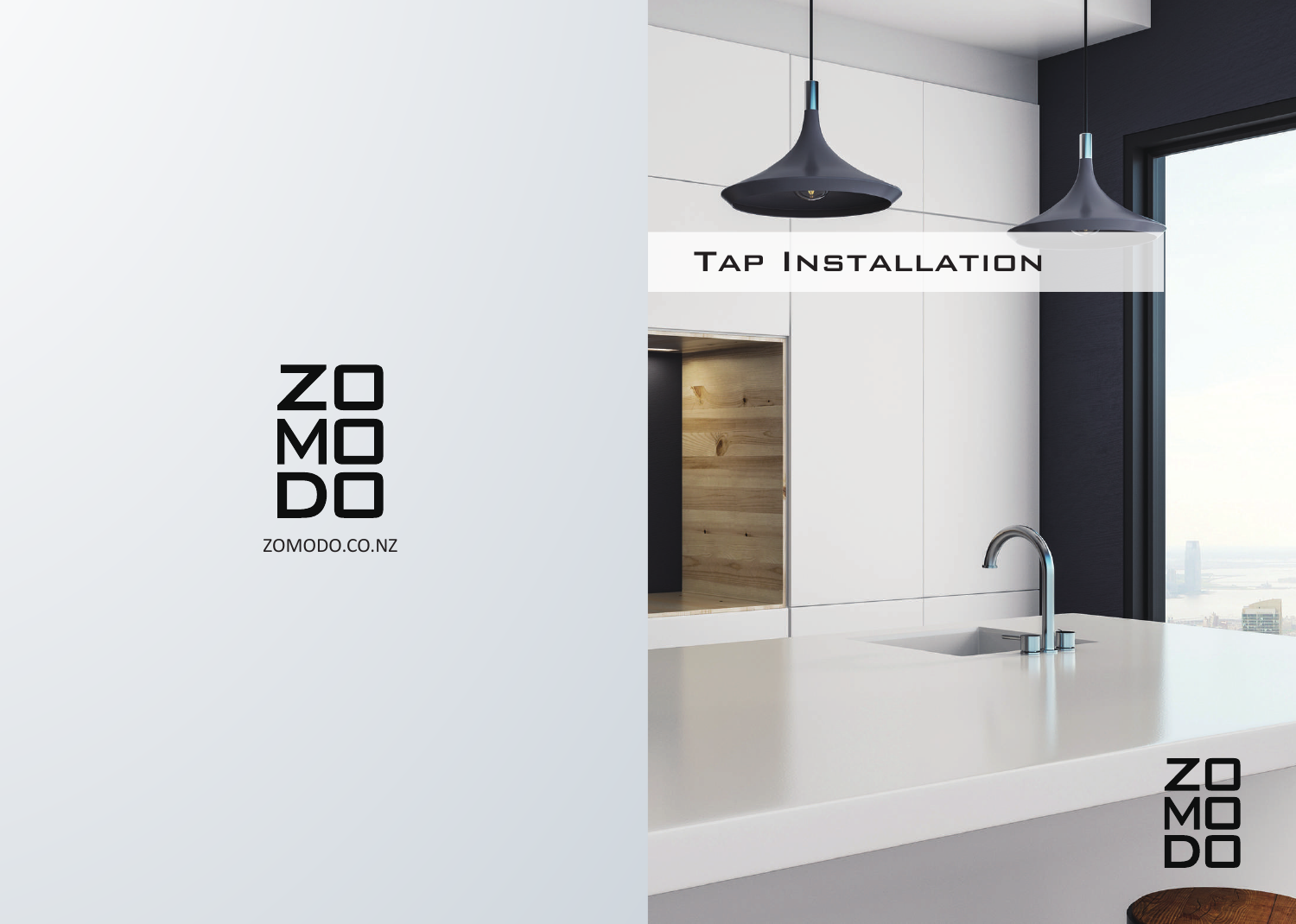

#### **Care and Maintenance**

In order to ensure proper function over the lifetime of the tap, smoothly operate the handle and pull-out hand shower during use. When installing do not over tighten the locking nut. Regularly clean the tap with a soft, damp cloth and avoid abrasive cleaners, steel wool, and strong chemicals.

## **Working Specifications**

Working pressure: 20-100 psi Working temperature: 1-60°C

This tap must be installed in accordance with the AS/NZS 3500 series standard. All Zomodo taps are stongly recommended to be installed by

#### **Notes**

- 1. All pipework must be thoroughly flushed prior to installation as foreign materials may block the flow .
- 2. Aerator and the flow control can be removed with standard tool and cleaned.
- 3. If a screen-filter is fitted into the tap, remove it and flush the pipes and tap to remove grit. Then re-insert the screen.



### **Parts List**

- 1 Aerator
- 2 Pull out spray
- 3 Button
- 4 O-ring
- 5 Plastic sleeve
- 6 Spout
- 7 Guide washer
- 8 Guide sleeve
- 9 O-ring
- 10 Guide nut
- 11 Screw
- 12 Faucet body
- 13 Pin lever
- 14 Screw
- 15 Handle cap
- 16 Cover
- 17 Locking Nut
- 18 Cartridge
- 19 Cartridge base
- 20 O-ring
- 21 Locking Screw
- 22 Plastic washer
- 23 Steel washer
- 24 Plastic locking nut
- 25 Connection tube hot
- 26 Connection tube- cold
- 27 Connection tube pullout hose
- 28 Pull-out hose guide
- 29 Washer
- 30 Brass connector
- 31 Check-valve
- 32 Brass connector
- 33 Washer
- 34 Flexible hose
- 35 Weight
- 36 Pull out hose



33

32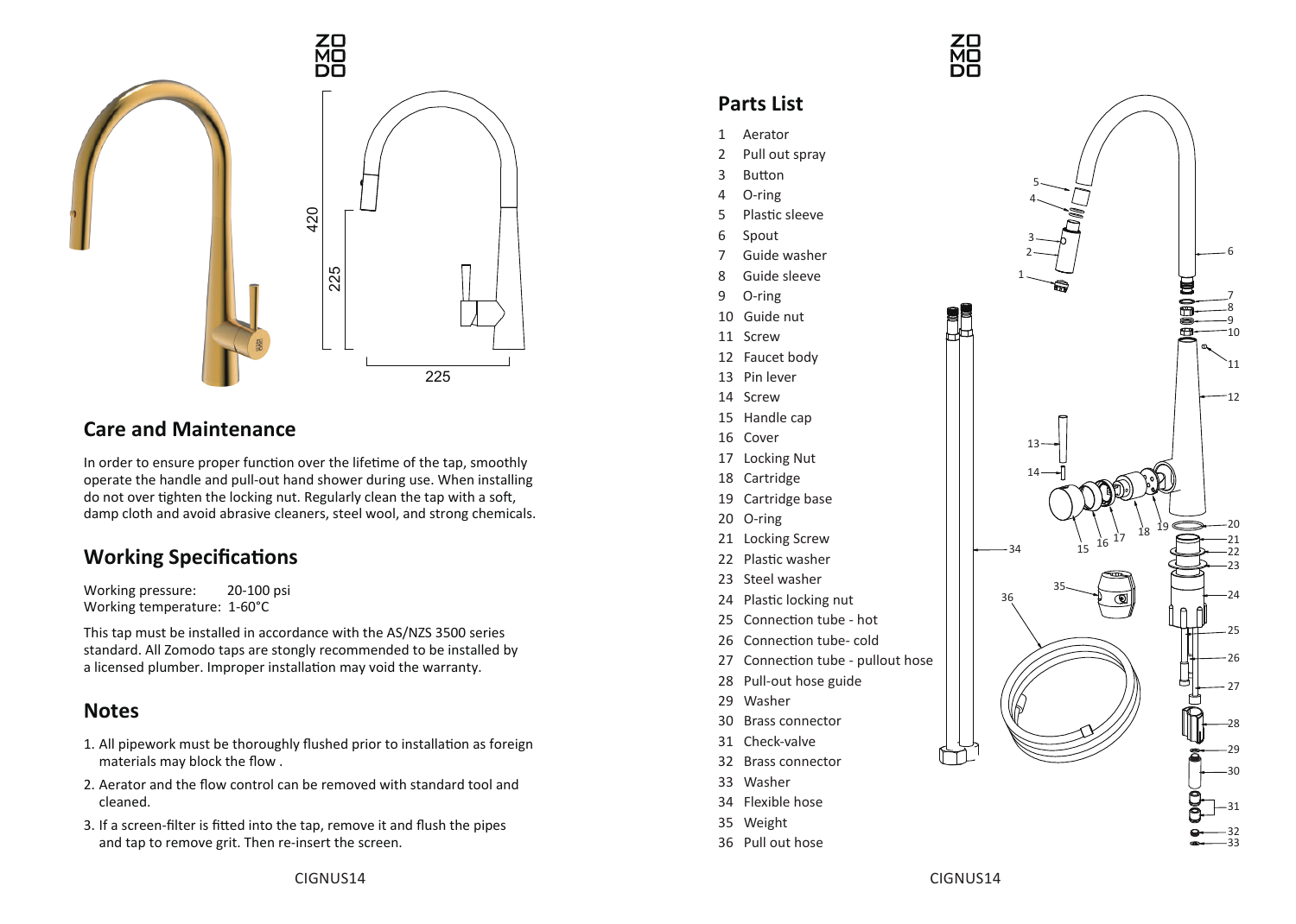

# ZO<br>MO<br>DO

#### Step 1

Attach the hoses (34) to the connection tube (25,26) and tighten firmly. Do not use thread tape, as the water-tight seal is provided by O-rings. Do not over tighten.

Note: Use the hose with RED braid-strands for the hot water connection. Connect hot water to the rigid pipe with red marking.



#### Step 3

Insert the tap into the countertop and ensure the O-ring (20) is secure in the groove of the tap body. Then slide the washers (22 and 23) onto the threaded body of the tap followed by the nut (24) in the order shown in the diagram. Tighten the nut (24) by hand and ensure the tap is correctly aligned above the countertop.

#### Step 2

WALL

B

Locate a hole centre in the countertop at least 50mm from the wall and with enough clearance to the rim/flange of the sink. Dim. A >50mm(2") and Dim. B >50mm (2") . If you need to locate the tap within these dimensions, you should ensure enough clearance for the mounting washers and nut (22,23,24). Cut a hole 35 to 40mm diameter into the countertop .



#### Step 4

Ensure washer (33) is inserted into connection tube (27) before attaching pull-out hose (36). Tighten with the small spanner. Do not use thread tape, as the water-tight seal is provided washer (33).

SINK WALL

**SINK WAL** 

A

Ø 35-40mm